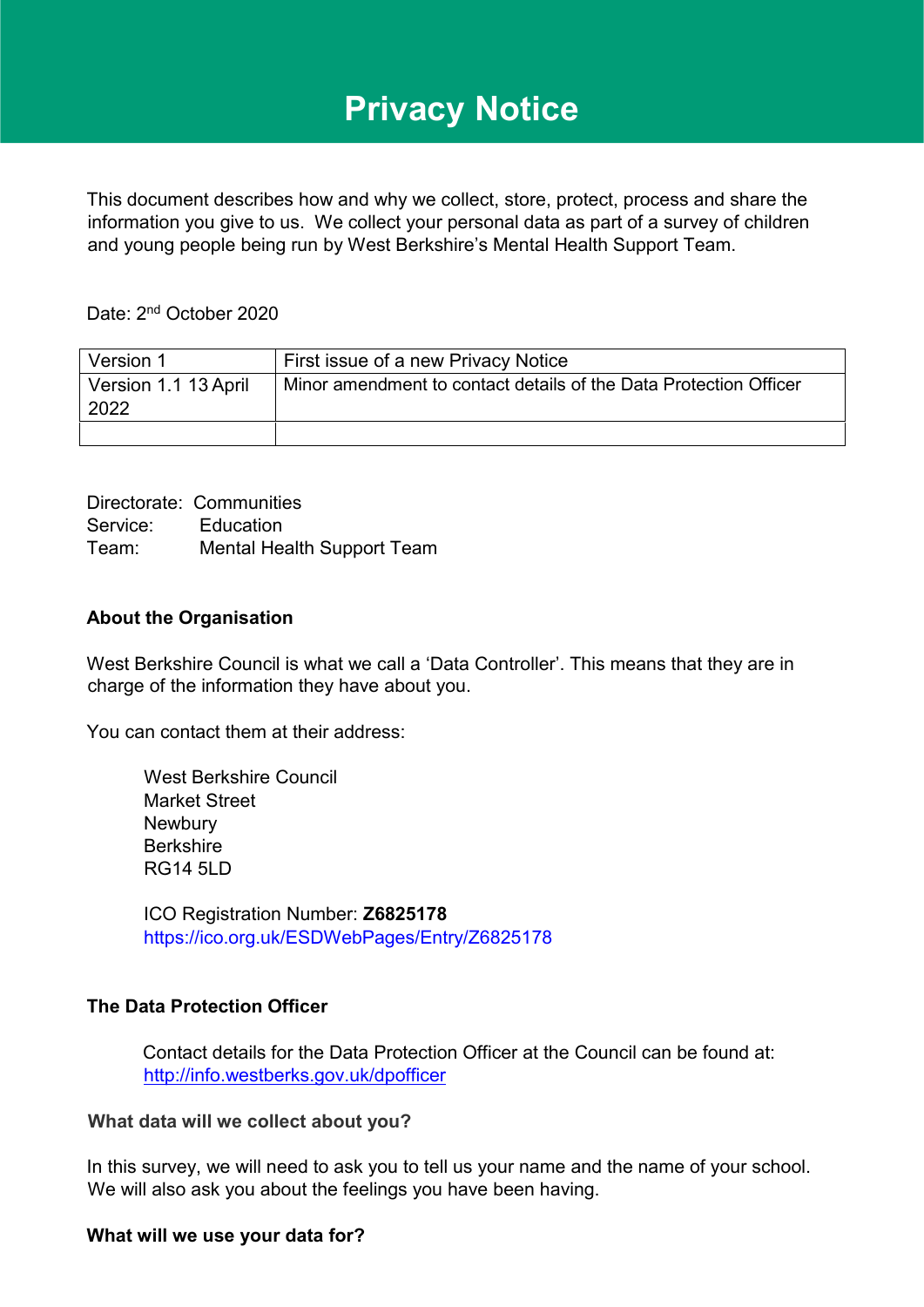We will use the answers you give us to help us understand more about how you have been feeling. If we think you might need some help, we may get in touch to offer you some additional support.

Answering the questions does not mean that you have said yes to getting some help – it just gives us the chance to offer it to you and then you can decide.

## **Who will see your data?**

People who work in the Mental Health Support Team will be able to see the information you give us (your name, your school and the answers you tell us about how you have been feeling).

Your answers will also be seen by officers in the council's Research and Consultation team, who help to set up the survey and will help the Mental Health Support Team to access and understand the answers.

We may need to give your information to another system called NHS Digital. However, this information will be 'anonymised' – this means people will not be able to identify you.

Outside of these people, no one will get to see what you've written.

# **Why are we doing this?**

If you do not want us to collect and use your information, then you don't have to. It is your choice. If you do not agree, then we may not be able to offer you any help.

The law says that the council needs to think about why it is using your data and to find a reason that allows it to do so.

As part of the survey, we are asking you to agree to share your data with us. This means you can also choose not to agree.

If you decide not to agree then you won't be treated any differently by anyone – it's totally your decision whether to take part.

## **How long will your data be kept?**

We will not keep the information you tell us any longer than we need to. West Berkshire have a schedule that you can look at to see how long we will hold onto your data for.

## [www.westberks.gov.uk/retention](http://www.westberks.gov.uk/retention)

## **How is your data stored and processed?**

The information you give us will be kept on a system on the computer that is secure.